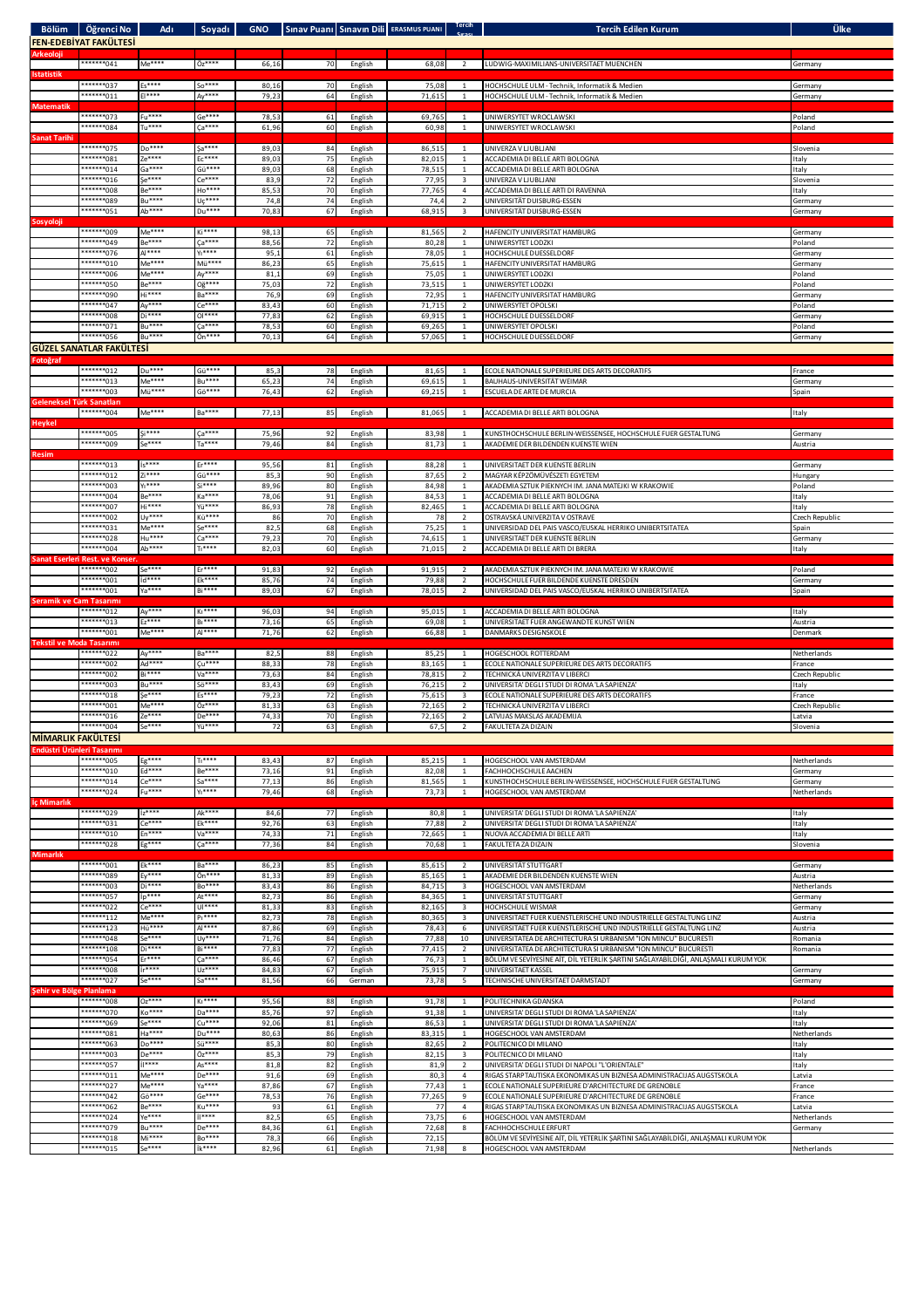| <b>FEN BİLİMLERİ ENSTİTÜSÜ</b><br>Içmimarlık (Doktora)<br>*******058<br>Ko******<br>Gü******<br>POLITECNICO DI MILANO<br>100<br>80<br>90<br>$\mathbf{1}$<br>Italy<br>English<br>******014<br>Me******<br>Va******<br>66<br>81,715<br>FACHHOCHSCHULE AACHEN<br>97,43<br>1<br>English<br>Germany<br>İçmimarlık (Yüksek Lisans)<br>*******005<br>Me******<br>Ba******<br>98,36<br>76<br>87,18<br>NUOVA ACCADEMIA DI BELLE ARTI<br>Italy<br>English<br>1<br><b>Mimarlık (Doktora)</b><br>******009<br>To******<br>Du******<br>85<br>96,26<br>90,63<br>$\mathbf{1}$<br>ETHNIKO METSOVIO POLYTECHNIO (E.M.P)<br>English<br>Greece<br>******007<br>$E$   ******<br>Te******<br>98<br>STAATLICHE AKADEMIE DER BILDENDEN KUENSTE STUTTGART<br>77,6<br>87,8<br>$\overline{2}$<br>English<br>Germany<br>******021<br>$E$   ******<br>Du******<br>70<br>100<br>85<br>1<br>ETHNIKO METSOVIO POLYTECHNIO (E.M.P)<br>English<br>Greece<br>Mimarlık (Yüksek Lisans<br>******004<br>$Si******$<br>Te******<br>TECHNICKÁ UNIVERZITA V LIBERCI<br>89<br>94,5<br>100<br>$\mathbf{1}$<br>Czech Republic<br>English<br>******002<br>Se******<br>Öz******<br>90<br>95,33<br>92,665<br>GOTTFRIED WILHELM LEIBNIZ UNIVERSITAET HANNOVER<br>1<br>English<br>Germany<br>******094<br>Em******<br>Bo******<br>POLITECHNIKA LÓDZKA<br>98,83<br>81<br>89,915<br>1<br>English<br>Poland<br>******025<br>Be******<br>$Ar******$<br>87<br>92,3<br>89,65<br>1<br>POLITECNICO DI MILANO<br>Italy<br>English<br>Pe******<br>******012<br>Ki******<br>72<br>95,56<br>83,78<br>GOTTFRIED WILHELM LEIBNIZ UNIVERSITAET HANNOVER<br>$\overline{2}$<br>Germany<br>English<br>Ze******<br>67<br>*******011<br>Ec******<br>100<br>83,5<br>POLITECNICO DI MILANO<br>1<br>Italy<br>English<br><b>Se******</b><br>******097<br>Al******<br>97,2<br>69<br>83,1<br>TECHNICKÁ UNIVERZITA V LIBERCI<br>1<br>English<br>Czech Republic<br>Be******<br>YI******<br>******021<br>100<br>66<br>83<br>3<br>UNIVERSITAET KASSEL<br>English<br>Germany<br>******012<br>Me******<br>Gü******<br>70<br>82,78<br>95,56<br>- 5<br><b>HOCHSCHULE WISMAR</b><br>English<br>Germany<br>******091<br>Be******<br>Öz******<br>68<br>93,7<br>80,85<br>5<br>POLITECHNIKA GDANSKA<br>Poland<br>English<br>Ec******<br>******090<br>Al******<br>65<br>95,1<br>80,05<br>GOTTFRIED WILHELM LEIBNIZ UNIVERSITAET HANNOVER<br>English<br>1<br>Germany<br>is******<br>******027<br>Ko******<br>62<br>79,015<br>ETHNIKO METSOVIO POLYTECHNIO (E.M.P)<br>96,03<br>1<br>English<br>Greece<br>Se******<br>******093<br>KI******<br>62<br>93,7<br>77,85<br>9<br>ARISTOTELEIO PANEPISTIMIO THESSALONIKIS<br>English<br>Greece<br>******082<br>Es******<br>Kü******<br>78<br>75,7<br>BEUTH HOCHSCHULE FÜR TECHNIK BERLIN<br>73,4<br>$\overline{2}$<br>German<br>Germany<br>Şehir ve Bölge Planlama (Doktora)<br>*******011<br>Ha******<br>Ce******<br>100<br>97<br>UNIVERSITA' DEGLI STUDI DI NAPOLI "L'ORIENTALE'<br>98,5<br>$\mathbf{1}$<br>Italy<br>English<br>Ez******<br>*******003<br>Öz******<br>75<br>98,13<br>86,565<br>1<br>UNIVERSIDADE DE LISBOA<br>Portugal<br>English<br>Şehir ve Bölge Planlama (Yüksek Lisans)<br>Ze******<br>******012<br>Ak******<br>POLITECHNIKA LÓDZKA<br>100<br>82<br>91<br>Poland<br>1<br>English<br>Ay******<br>******007<br>$C1******$<br>77<br>87,565<br>2<br>POLITECHNIKA LÓDZKA<br>Poland<br>98,13<br>English<br>******017<br>Sü******<br>Ba******<br>71<br>POLITECHNIKA LÓDZKA<br>100<br>85,5<br>1<br>Poland<br>English<br>******018<br>Se******<br>Sa******<br>70<br>100<br>85<br>$\overline{2}$<br><b>FACHHOCHSCHULE ERFURT</b><br>English<br>Germany<br>******004<br>Fa******<br>Se******<br>60<br>UNIVERSITA' DEGLI STUDI DI NAPOLI "L'ORIENTALE"<br>100<br>80<br>4<br>Italy<br>English<br><b>GÜZEL SANATLAR ENSTITÜSÜ</b><br>Geleneksel Türk Sanatları (Sanatta Yeterlik)<br>Re******<br>$P_0******$<br>*******001<br>98.83<br>84.415 1 ACCADEMIA DI BELLE ARTI BOLOGNA<br><b>70</b><br>Italy<br>English<br>SOSYAL BİLİMLER ENSTİTÜSÜ<br>Arkeoloji (Yüksek lisans)<br>*******001<br>Me******<br>YI******<br>62<br>88,78<br>95,56<br>FRIEDRICH-ALEXANDER-UNIVERSITAET ERLANGEN-NUERNBERG<br>English<br>1<br>Germany<br><b>Felsefe (Doktora)</b><br>Fa******<br>Ta******<br>*******030<br>75<br>98,36<br>86,68<br>EBERHARD KARLS UNIVERSITAET TUEBINGEN<br>Germany<br>English<br>1<br>******024<br>Ay******<br>Öz******<br>76<br>96,73<br>86,365<br>1<br>BÖLÜM VE SEVİYESİNE AİT ANLAŞMALI KURUM YOK<br>English<br><b>Felsefe (Yüksek Lisans)</b><br>$\sqrt{a^{******}}$<br>******012<br>Ca******<br>100<br>EBERHARD KARLS UNIVERSITAET TUEBINGEN<br>94,16<br>97,08<br>Germany<br>English<br>1<br>******008<br>Gö******<br>Sa******<br>90<br>EBERHARD KARLS UNIVERSITAET TUEBINGEN<br>97,2<br>93,6<br>English<br>Germany<br>1<br><b>Sanat Tarihi (Doktora)</b> | Bölüm Öğrenci No | Adı | Soyadı | <b>GNO</b> Dil Puani | Sınav/Belge<br><b>Dili</b> | <b>ERASMUS</b><br><b>PUANI</b> | <b>Tercih</b><br><b>Sirasi</b> | <b>Tercih Edilen Kurum</b> | <b>Ülke</b> |
|-----------------------------------------------------------------------------------------------------------------------------------------------------------------------------------------------------------------------------------------------------------------------------------------------------------------------------------------------------------------------------------------------------------------------------------------------------------------------------------------------------------------------------------------------------------------------------------------------------------------------------------------------------------------------------------------------------------------------------------------------------------------------------------------------------------------------------------------------------------------------------------------------------------------------------------------------------------------------------------------------------------------------------------------------------------------------------------------------------------------------------------------------------------------------------------------------------------------------------------------------------------------------------------------------------------------------------------------------------------------------------------------------------------------------------------------------------------------------------------------------------------------------------------------------------------------------------------------------------------------------------------------------------------------------------------------------------------------------------------------------------------------------------------------------------------------------------------------------------------------------------------------------------------------------------------------------------------------------------------------------------------------------------------------------------------------------------------------------------------------------------------------------------------------------------------------------------------------------------------------------------------------------------------------------------------------------------------------------------------------------------------------------------------------------------------------------------------------------------------------------------------------------------------------------------------------------------------------------------------------------------------------------------------------------------------------------------------------------------------------------------------------------------------------------------------------------------------------------------------------------------------------------------------------------------------------------------------------------------------------------------------------------------------------------------------------------------------------------------------------------------------------------------------------------------------------------------------------------------------------------------------------------------------------------------------------------------------------------------------------------------------------------------------------------------------------------------------------------------------------------------------------------------------------------------------------------------------------------------------------------------------------------------------------------------------------------------------------------------------------------------------------------------------------------------------------------------------------------------------------------------------------------------------------------------------------------------------------------------------------------------------------------------------------------------------------------------------------------------------------------------------------------------------------------------------------------------------------------------------------------------------------------------------------------------------------------------------------------------------------------------------------------------------------------------------------------------------------------------------------------------------------------------------------------------------------------------------------------------------------------------------------------------------------------------------------------------------------------------------------------------------------------------------------------------------------------------|------------------|-----|--------|----------------------|----------------------------|--------------------------------|--------------------------------|----------------------------|-------------|
|                                                                                                                                                                                                                                                                                                                                                                                                                                                                                                                                                                                                                                                                                                                                                                                                                                                                                                                                                                                                                                                                                                                                                                                                                                                                                                                                                                                                                                                                                                                                                                                                                                                                                                                                                                                                                                                                                                                                                                                                                                                                                                                                                                                                                                                                                                                                                                                                                                                                                                                                                                                                                                                                                                                                                                                                                                                                                                                                                                                                                                                                                                                                                                                                                                                                                                                                                                                                                                                                                                                                                                                                                                                                                                                                                                                                                                                                                                                                                                                                                                                                                                                                                                                                                                                                                                                                                                                                                                                                                                                                                                                                                                                                                                                                                                                                                             |                  |     |        |                      |                            |                                |                                |                            |             |
|                                                                                                                                                                                                                                                                                                                                                                                                                                                                                                                                                                                                                                                                                                                                                                                                                                                                                                                                                                                                                                                                                                                                                                                                                                                                                                                                                                                                                                                                                                                                                                                                                                                                                                                                                                                                                                                                                                                                                                                                                                                                                                                                                                                                                                                                                                                                                                                                                                                                                                                                                                                                                                                                                                                                                                                                                                                                                                                                                                                                                                                                                                                                                                                                                                                                                                                                                                                                                                                                                                                                                                                                                                                                                                                                                                                                                                                                                                                                                                                                                                                                                                                                                                                                                                                                                                                                                                                                                                                                                                                                                                                                                                                                                                                                                                                                                             |                  |     |        |                      |                            |                                |                                |                            |             |
|                                                                                                                                                                                                                                                                                                                                                                                                                                                                                                                                                                                                                                                                                                                                                                                                                                                                                                                                                                                                                                                                                                                                                                                                                                                                                                                                                                                                                                                                                                                                                                                                                                                                                                                                                                                                                                                                                                                                                                                                                                                                                                                                                                                                                                                                                                                                                                                                                                                                                                                                                                                                                                                                                                                                                                                                                                                                                                                                                                                                                                                                                                                                                                                                                                                                                                                                                                                                                                                                                                                                                                                                                                                                                                                                                                                                                                                                                                                                                                                                                                                                                                                                                                                                                                                                                                                                                                                                                                                                                                                                                                                                                                                                                                                                                                                                                             |                  |     |        |                      |                            |                                |                                |                            |             |
|                                                                                                                                                                                                                                                                                                                                                                                                                                                                                                                                                                                                                                                                                                                                                                                                                                                                                                                                                                                                                                                                                                                                                                                                                                                                                                                                                                                                                                                                                                                                                                                                                                                                                                                                                                                                                                                                                                                                                                                                                                                                                                                                                                                                                                                                                                                                                                                                                                                                                                                                                                                                                                                                                                                                                                                                                                                                                                                                                                                                                                                                                                                                                                                                                                                                                                                                                                                                                                                                                                                                                                                                                                                                                                                                                                                                                                                                                                                                                                                                                                                                                                                                                                                                                                                                                                                                                                                                                                                                                                                                                                                                                                                                                                                                                                                                                             |                  |     |        |                      |                            |                                |                                |                            |             |
|                                                                                                                                                                                                                                                                                                                                                                                                                                                                                                                                                                                                                                                                                                                                                                                                                                                                                                                                                                                                                                                                                                                                                                                                                                                                                                                                                                                                                                                                                                                                                                                                                                                                                                                                                                                                                                                                                                                                                                                                                                                                                                                                                                                                                                                                                                                                                                                                                                                                                                                                                                                                                                                                                                                                                                                                                                                                                                                                                                                                                                                                                                                                                                                                                                                                                                                                                                                                                                                                                                                                                                                                                                                                                                                                                                                                                                                                                                                                                                                                                                                                                                                                                                                                                                                                                                                                                                                                                                                                                                                                                                                                                                                                                                                                                                                                                             |                  |     |        |                      |                            |                                |                                |                            |             |
|                                                                                                                                                                                                                                                                                                                                                                                                                                                                                                                                                                                                                                                                                                                                                                                                                                                                                                                                                                                                                                                                                                                                                                                                                                                                                                                                                                                                                                                                                                                                                                                                                                                                                                                                                                                                                                                                                                                                                                                                                                                                                                                                                                                                                                                                                                                                                                                                                                                                                                                                                                                                                                                                                                                                                                                                                                                                                                                                                                                                                                                                                                                                                                                                                                                                                                                                                                                                                                                                                                                                                                                                                                                                                                                                                                                                                                                                                                                                                                                                                                                                                                                                                                                                                                                                                                                                                                                                                                                                                                                                                                                                                                                                                                                                                                                                                             |                  |     |        |                      |                            |                                |                                |                            |             |
|                                                                                                                                                                                                                                                                                                                                                                                                                                                                                                                                                                                                                                                                                                                                                                                                                                                                                                                                                                                                                                                                                                                                                                                                                                                                                                                                                                                                                                                                                                                                                                                                                                                                                                                                                                                                                                                                                                                                                                                                                                                                                                                                                                                                                                                                                                                                                                                                                                                                                                                                                                                                                                                                                                                                                                                                                                                                                                                                                                                                                                                                                                                                                                                                                                                                                                                                                                                                                                                                                                                                                                                                                                                                                                                                                                                                                                                                                                                                                                                                                                                                                                                                                                                                                                                                                                                                                                                                                                                                                                                                                                                                                                                                                                                                                                                                                             |                  |     |        |                      |                            |                                |                                |                            |             |
|                                                                                                                                                                                                                                                                                                                                                                                                                                                                                                                                                                                                                                                                                                                                                                                                                                                                                                                                                                                                                                                                                                                                                                                                                                                                                                                                                                                                                                                                                                                                                                                                                                                                                                                                                                                                                                                                                                                                                                                                                                                                                                                                                                                                                                                                                                                                                                                                                                                                                                                                                                                                                                                                                                                                                                                                                                                                                                                                                                                                                                                                                                                                                                                                                                                                                                                                                                                                                                                                                                                                                                                                                                                                                                                                                                                                                                                                                                                                                                                                                                                                                                                                                                                                                                                                                                                                                                                                                                                                                                                                                                                                                                                                                                                                                                                                                             |                  |     |        |                      |                            |                                |                                |                            |             |
|                                                                                                                                                                                                                                                                                                                                                                                                                                                                                                                                                                                                                                                                                                                                                                                                                                                                                                                                                                                                                                                                                                                                                                                                                                                                                                                                                                                                                                                                                                                                                                                                                                                                                                                                                                                                                                                                                                                                                                                                                                                                                                                                                                                                                                                                                                                                                                                                                                                                                                                                                                                                                                                                                                                                                                                                                                                                                                                                                                                                                                                                                                                                                                                                                                                                                                                                                                                                                                                                                                                                                                                                                                                                                                                                                                                                                                                                                                                                                                                                                                                                                                                                                                                                                                                                                                                                                                                                                                                                                                                                                                                                                                                                                                                                                                                                                             |                  |     |        |                      |                            |                                |                                |                            |             |
|                                                                                                                                                                                                                                                                                                                                                                                                                                                                                                                                                                                                                                                                                                                                                                                                                                                                                                                                                                                                                                                                                                                                                                                                                                                                                                                                                                                                                                                                                                                                                                                                                                                                                                                                                                                                                                                                                                                                                                                                                                                                                                                                                                                                                                                                                                                                                                                                                                                                                                                                                                                                                                                                                                                                                                                                                                                                                                                                                                                                                                                                                                                                                                                                                                                                                                                                                                                                                                                                                                                                                                                                                                                                                                                                                                                                                                                                                                                                                                                                                                                                                                                                                                                                                                                                                                                                                                                                                                                                                                                                                                                                                                                                                                                                                                                                                             |                  |     |        |                      |                            |                                |                                |                            |             |
|                                                                                                                                                                                                                                                                                                                                                                                                                                                                                                                                                                                                                                                                                                                                                                                                                                                                                                                                                                                                                                                                                                                                                                                                                                                                                                                                                                                                                                                                                                                                                                                                                                                                                                                                                                                                                                                                                                                                                                                                                                                                                                                                                                                                                                                                                                                                                                                                                                                                                                                                                                                                                                                                                                                                                                                                                                                                                                                                                                                                                                                                                                                                                                                                                                                                                                                                                                                                                                                                                                                                                                                                                                                                                                                                                                                                                                                                                                                                                                                                                                                                                                                                                                                                                                                                                                                                                                                                                                                                                                                                                                                                                                                                                                                                                                                                                             |                  |     |        |                      |                            |                                |                                |                            |             |
|                                                                                                                                                                                                                                                                                                                                                                                                                                                                                                                                                                                                                                                                                                                                                                                                                                                                                                                                                                                                                                                                                                                                                                                                                                                                                                                                                                                                                                                                                                                                                                                                                                                                                                                                                                                                                                                                                                                                                                                                                                                                                                                                                                                                                                                                                                                                                                                                                                                                                                                                                                                                                                                                                                                                                                                                                                                                                                                                                                                                                                                                                                                                                                                                                                                                                                                                                                                                                                                                                                                                                                                                                                                                                                                                                                                                                                                                                                                                                                                                                                                                                                                                                                                                                                                                                                                                                                                                                                                                                                                                                                                                                                                                                                                                                                                                                             |                  |     |        |                      |                            |                                |                                |                            |             |
|                                                                                                                                                                                                                                                                                                                                                                                                                                                                                                                                                                                                                                                                                                                                                                                                                                                                                                                                                                                                                                                                                                                                                                                                                                                                                                                                                                                                                                                                                                                                                                                                                                                                                                                                                                                                                                                                                                                                                                                                                                                                                                                                                                                                                                                                                                                                                                                                                                                                                                                                                                                                                                                                                                                                                                                                                                                                                                                                                                                                                                                                                                                                                                                                                                                                                                                                                                                                                                                                                                                                                                                                                                                                                                                                                                                                                                                                                                                                                                                                                                                                                                                                                                                                                                                                                                                                                                                                                                                                                                                                                                                                                                                                                                                                                                                                                             |                  |     |        |                      |                            |                                |                                |                            |             |
|                                                                                                                                                                                                                                                                                                                                                                                                                                                                                                                                                                                                                                                                                                                                                                                                                                                                                                                                                                                                                                                                                                                                                                                                                                                                                                                                                                                                                                                                                                                                                                                                                                                                                                                                                                                                                                                                                                                                                                                                                                                                                                                                                                                                                                                                                                                                                                                                                                                                                                                                                                                                                                                                                                                                                                                                                                                                                                                                                                                                                                                                                                                                                                                                                                                                                                                                                                                                                                                                                                                                                                                                                                                                                                                                                                                                                                                                                                                                                                                                                                                                                                                                                                                                                                                                                                                                                                                                                                                                                                                                                                                                                                                                                                                                                                                                                             |                  |     |        |                      |                            |                                |                                |                            |             |
|                                                                                                                                                                                                                                                                                                                                                                                                                                                                                                                                                                                                                                                                                                                                                                                                                                                                                                                                                                                                                                                                                                                                                                                                                                                                                                                                                                                                                                                                                                                                                                                                                                                                                                                                                                                                                                                                                                                                                                                                                                                                                                                                                                                                                                                                                                                                                                                                                                                                                                                                                                                                                                                                                                                                                                                                                                                                                                                                                                                                                                                                                                                                                                                                                                                                                                                                                                                                                                                                                                                                                                                                                                                                                                                                                                                                                                                                                                                                                                                                                                                                                                                                                                                                                                                                                                                                                                                                                                                                                                                                                                                                                                                                                                                                                                                                                             |                  |     |        |                      |                            |                                |                                |                            |             |
|                                                                                                                                                                                                                                                                                                                                                                                                                                                                                                                                                                                                                                                                                                                                                                                                                                                                                                                                                                                                                                                                                                                                                                                                                                                                                                                                                                                                                                                                                                                                                                                                                                                                                                                                                                                                                                                                                                                                                                                                                                                                                                                                                                                                                                                                                                                                                                                                                                                                                                                                                                                                                                                                                                                                                                                                                                                                                                                                                                                                                                                                                                                                                                                                                                                                                                                                                                                                                                                                                                                                                                                                                                                                                                                                                                                                                                                                                                                                                                                                                                                                                                                                                                                                                                                                                                                                                                                                                                                                                                                                                                                                                                                                                                                                                                                                                             |                  |     |        |                      |                            |                                |                                |                            |             |
|                                                                                                                                                                                                                                                                                                                                                                                                                                                                                                                                                                                                                                                                                                                                                                                                                                                                                                                                                                                                                                                                                                                                                                                                                                                                                                                                                                                                                                                                                                                                                                                                                                                                                                                                                                                                                                                                                                                                                                                                                                                                                                                                                                                                                                                                                                                                                                                                                                                                                                                                                                                                                                                                                                                                                                                                                                                                                                                                                                                                                                                                                                                                                                                                                                                                                                                                                                                                                                                                                                                                                                                                                                                                                                                                                                                                                                                                                                                                                                                                                                                                                                                                                                                                                                                                                                                                                                                                                                                                                                                                                                                                                                                                                                                                                                                                                             |                  |     |        |                      |                            |                                |                                |                            |             |
|                                                                                                                                                                                                                                                                                                                                                                                                                                                                                                                                                                                                                                                                                                                                                                                                                                                                                                                                                                                                                                                                                                                                                                                                                                                                                                                                                                                                                                                                                                                                                                                                                                                                                                                                                                                                                                                                                                                                                                                                                                                                                                                                                                                                                                                                                                                                                                                                                                                                                                                                                                                                                                                                                                                                                                                                                                                                                                                                                                                                                                                                                                                                                                                                                                                                                                                                                                                                                                                                                                                                                                                                                                                                                                                                                                                                                                                                                                                                                                                                                                                                                                                                                                                                                                                                                                                                                                                                                                                                                                                                                                                                                                                                                                                                                                                                                             |                  |     |        |                      |                            |                                |                                |                            |             |
|                                                                                                                                                                                                                                                                                                                                                                                                                                                                                                                                                                                                                                                                                                                                                                                                                                                                                                                                                                                                                                                                                                                                                                                                                                                                                                                                                                                                                                                                                                                                                                                                                                                                                                                                                                                                                                                                                                                                                                                                                                                                                                                                                                                                                                                                                                                                                                                                                                                                                                                                                                                                                                                                                                                                                                                                                                                                                                                                                                                                                                                                                                                                                                                                                                                                                                                                                                                                                                                                                                                                                                                                                                                                                                                                                                                                                                                                                                                                                                                                                                                                                                                                                                                                                                                                                                                                                                                                                                                                                                                                                                                                                                                                                                                                                                                                                             |                  |     |        |                      |                            |                                |                                |                            |             |
|                                                                                                                                                                                                                                                                                                                                                                                                                                                                                                                                                                                                                                                                                                                                                                                                                                                                                                                                                                                                                                                                                                                                                                                                                                                                                                                                                                                                                                                                                                                                                                                                                                                                                                                                                                                                                                                                                                                                                                                                                                                                                                                                                                                                                                                                                                                                                                                                                                                                                                                                                                                                                                                                                                                                                                                                                                                                                                                                                                                                                                                                                                                                                                                                                                                                                                                                                                                                                                                                                                                                                                                                                                                                                                                                                                                                                                                                                                                                                                                                                                                                                                                                                                                                                                                                                                                                                                                                                                                                                                                                                                                                                                                                                                                                                                                                                             |                  |     |        |                      |                            |                                |                                |                            |             |
|                                                                                                                                                                                                                                                                                                                                                                                                                                                                                                                                                                                                                                                                                                                                                                                                                                                                                                                                                                                                                                                                                                                                                                                                                                                                                                                                                                                                                                                                                                                                                                                                                                                                                                                                                                                                                                                                                                                                                                                                                                                                                                                                                                                                                                                                                                                                                                                                                                                                                                                                                                                                                                                                                                                                                                                                                                                                                                                                                                                                                                                                                                                                                                                                                                                                                                                                                                                                                                                                                                                                                                                                                                                                                                                                                                                                                                                                                                                                                                                                                                                                                                                                                                                                                                                                                                                                                                                                                                                                                                                                                                                                                                                                                                                                                                                                                             |                  |     |        |                      |                            |                                |                                |                            |             |
|                                                                                                                                                                                                                                                                                                                                                                                                                                                                                                                                                                                                                                                                                                                                                                                                                                                                                                                                                                                                                                                                                                                                                                                                                                                                                                                                                                                                                                                                                                                                                                                                                                                                                                                                                                                                                                                                                                                                                                                                                                                                                                                                                                                                                                                                                                                                                                                                                                                                                                                                                                                                                                                                                                                                                                                                                                                                                                                                                                                                                                                                                                                                                                                                                                                                                                                                                                                                                                                                                                                                                                                                                                                                                                                                                                                                                                                                                                                                                                                                                                                                                                                                                                                                                                                                                                                                                                                                                                                                                                                                                                                                                                                                                                                                                                                                                             |                  |     |        |                      |                            |                                |                                |                            |             |
|                                                                                                                                                                                                                                                                                                                                                                                                                                                                                                                                                                                                                                                                                                                                                                                                                                                                                                                                                                                                                                                                                                                                                                                                                                                                                                                                                                                                                                                                                                                                                                                                                                                                                                                                                                                                                                                                                                                                                                                                                                                                                                                                                                                                                                                                                                                                                                                                                                                                                                                                                                                                                                                                                                                                                                                                                                                                                                                                                                                                                                                                                                                                                                                                                                                                                                                                                                                                                                                                                                                                                                                                                                                                                                                                                                                                                                                                                                                                                                                                                                                                                                                                                                                                                                                                                                                                                                                                                                                                                                                                                                                                                                                                                                                                                                                                                             |                  |     |        |                      |                            |                                |                                |                            |             |
|                                                                                                                                                                                                                                                                                                                                                                                                                                                                                                                                                                                                                                                                                                                                                                                                                                                                                                                                                                                                                                                                                                                                                                                                                                                                                                                                                                                                                                                                                                                                                                                                                                                                                                                                                                                                                                                                                                                                                                                                                                                                                                                                                                                                                                                                                                                                                                                                                                                                                                                                                                                                                                                                                                                                                                                                                                                                                                                                                                                                                                                                                                                                                                                                                                                                                                                                                                                                                                                                                                                                                                                                                                                                                                                                                                                                                                                                                                                                                                                                                                                                                                                                                                                                                                                                                                                                                                                                                                                                                                                                                                                                                                                                                                                                                                                                                             |                  |     |        |                      |                            |                                |                                |                            |             |
|                                                                                                                                                                                                                                                                                                                                                                                                                                                                                                                                                                                                                                                                                                                                                                                                                                                                                                                                                                                                                                                                                                                                                                                                                                                                                                                                                                                                                                                                                                                                                                                                                                                                                                                                                                                                                                                                                                                                                                                                                                                                                                                                                                                                                                                                                                                                                                                                                                                                                                                                                                                                                                                                                                                                                                                                                                                                                                                                                                                                                                                                                                                                                                                                                                                                                                                                                                                                                                                                                                                                                                                                                                                                                                                                                                                                                                                                                                                                                                                                                                                                                                                                                                                                                                                                                                                                                                                                                                                                                                                                                                                                                                                                                                                                                                                                                             |                  |     |        |                      |                            |                                |                                |                            |             |
|                                                                                                                                                                                                                                                                                                                                                                                                                                                                                                                                                                                                                                                                                                                                                                                                                                                                                                                                                                                                                                                                                                                                                                                                                                                                                                                                                                                                                                                                                                                                                                                                                                                                                                                                                                                                                                                                                                                                                                                                                                                                                                                                                                                                                                                                                                                                                                                                                                                                                                                                                                                                                                                                                                                                                                                                                                                                                                                                                                                                                                                                                                                                                                                                                                                                                                                                                                                                                                                                                                                                                                                                                                                                                                                                                                                                                                                                                                                                                                                                                                                                                                                                                                                                                                                                                                                                                                                                                                                                                                                                                                                                                                                                                                                                                                                                                             |                  |     |        |                      |                            |                                |                                |                            |             |
|                                                                                                                                                                                                                                                                                                                                                                                                                                                                                                                                                                                                                                                                                                                                                                                                                                                                                                                                                                                                                                                                                                                                                                                                                                                                                                                                                                                                                                                                                                                                                                                                                                                                                                                                                                                                                                                                                                                                                                                                                                                                                                                                                                                                                                                                                                                                                                                                                                                                                                                                                                                                                                                                                                                                                                                                                                                                                                                                                                                                                                                                                                                                                                                                                                                                                                                                                                                                                                                                                                                                                                                                                                                                                                                                                                                                                                                                                                                                                                                                                                                                                                                                                                                                                                                                                                                                                                                                                                                                                                                                                                                                                                                                                                                                                                                                                             |                  |     |        |                      |                            |                                |                                |                            |             |
|                                                                                                                                                                                                                                                                                                                                                                                                                                                                                                                                                                                                                                                                                                                                                                                                                                                                                                                                                                                                                                                                                                                                                                                                                                                                                                                                                                                                                                                                                                                                                                                                                                                                                                                                                                                                                                                                                                                                                                                                                                                                                                                                                                                                                                                                                                                                                                                                                                                                                                                                                                                                                                                                                                                                                                                                                                                                                                                                                                                                                                                                                                                                                                                                                                                                                                                                                                                                                                                                                                                                                                                                                                                                                                                                                                                                                                                                                                                                                                                                                                                                                                                                                                                                                                                                                                                                                                                                                                                                                                                                                                                                                                                                                                                                                                                                                             |                  |     |        |                      |                            |                                |                                |                            |             |
|                                                                                                                                                                                                                                                                                                                                                                                                                                                                                                                                                                                                                                                                                                                                                                                                                                                                                                                                                                                                                                                                                                                                                                                                                                                                                                                                                                                                                                                                                                                                                                                                                                                                                                                                                                                                                                                                                                                                                                                                                                                                                                                                                                                                                                                                                                                                                                                                                                                                                                                                                                                                                                                                                                                                                                                                                                                                                                                                                                                                                                                                                                                                                                                                                                                                                                                                                                                                                                                                                                                                                                                                                                                                                                                                                                                                                                                                                                                                                                                                                                                                                                                                                                                                                                                                                                                                                                                                                                                                                                                                                                                                                                                                                                                                                                                                                             |                  |     |        |                      |                            |                                |                                |                            |             |
|                                                                                                                                                                                                                                                                                                                                                                                                                                                                                                                                                                                                                                                                                                                                                                                                                                                                                                                                                                                                                                                                                                                                                                                                                                                                                                                                                                                                                                                                                                                                                                                                                                                                                                                                                                                                                                                                                                                                                                                                                                                                                                                                                                                                                                                                                                                                                                                                                                                                                                                                                                                                                                                                                                                                                                                                                                                                                                                                                                                                                                                                                                                                                                                                                                                                                                                                                                                                                                                                                                                                                                                                                                                                                                                                                                                                                                                                                                                                                                                                                                                                                                                                                                                                                                                                                                                                                                                                                                                                                                                                                                                                                                                                                                                                                                                                                             |                  |     |        |                      |                            |                                |                                |                            |             |
|                                                                                                                                                                                                                                                                                                                                                                                                                                                                                                                                                                                                                                                                                                                                                                                                                                                                                                                                                                                                                                                                                                                                                                                                                                                                                                                                                                                                                                                                                                                                                                                                                                                                                                                                                                                                                                                                                                                                                                                                                                                                                                                                                                                                                                                                                                                                                                                                                                                                                                                                                                                                                                                                                                                                                                                                                                                                                                                                                                                                                                                                                                                                                                                                                                                                                                                                                                                                                                                                                                                                                                                                                                                                                                                                                                                                                                                                                                                                                                                                                                                                                                                                                                                                                                                                                                                                                                                                                                                                                                                                                                                                                                                                                                                                                                                                                             |                  |     |        |                      |                            |                                |                                |                            |             |
|                                                                                                                                                                                                                                                                                                                                                                                                                                                                                                                                                                                                                                                                                                                                                                                                                                                                                                                                                                                                                                                                                                                                                                                                                                                                                                                                                                                                                                                                                                                                                                                                                                                                                                                                                                                                                                                                                                                                                                                                                                                                                                                                                                                                                                                                                                                                                                                                                                                                                                                                                                                                                                                                                                                                                                                                                                                                                                                                                                                                                                                                                                                                                                                                                                                                                                                                                                                                                                                                                                                                                                                                                                                                                                                                                                                                                                                                                                                                                                                                                                                                                                                                                                                                                                                                                                                                                                                                                                                                                                                                                                                                                                                                                                                                                                                                                             |                  |     |        |                      |                            |                                |                                |                            |             |
|                                                                                                                                                                                                                                                                                                                                                                                                                                                                                                                                                                                                                                                                                                                                                                                                                                                                                                                                                                                                                                                                                                                                                                                                                                                                                                                                                                                                                                                                                                                                                                                                                                                                                                                                                                                                                                                                                                                                                                                                                                                                                                                                                                                                                                                                                                                                                                                                                                                                                                                                                                                                                                                                                                                                                                                                                                                                                                                                                                                                                                                                                                                                                                                                                                                                                                                                                                                                                                                                                                                                                                                                                                                                                                                                                                                                                                                                                                                                                                                                                                                                                                                                                                                                                                                                                                                                                                                                                                                                                                                                                                                                                                                                                                                                                                                                                             |                  |     |        |                      |                            |                                |                                |                            |             |
|                                                                                                                                                                                                                                                                                                                                                                                                                                                                                                                                                                                                                                                                                                                                                                                                                                                                                                                                                                                                                                                                                                                                                                                                                                                                                                                                                                                                                                                                                                                                                                                                                                                                                                                                                                                                                                                                                                                                                                                                                                                                                                                                                                                                                                                                                                                                                                                                                                                                                                                                                                                                                                                                                                                                                                                                                                                                                                                                                                                                                                                                                                                                                                                                                                                                                                                                                                                                                                                                                                                                                                                                                                                                                                                                                                                                                                                                                                                                                                                                                                                                                                                                                                                                                                                                                                                                                                                                                                                                                                                                                                                                                                                                                                                                                                                                                             |                  |     |        |                      |                            |                                |                                |                            |             |
|                                                                                                                                                                                                                                                                                                                                                                                                                                                                                                                                                                                                                                                                                                                                                                                                                                                                                                                                                                                                                                                                                                                                                                                                                                                                                                                                                                                                                                                                                                                                                                                                                                                                                                                                                                                                                                                                                                                                                                                                                                                                                                                                                                                                                                                                                                                                                                                                                                                                                                                                                                                                                                                                                                                                                                                                                                                                                                                                                                                                                                                                                                                                                                                                                                                                                                                                                                                                                                                                                                                                                                                                                                                                                                                                                                                                                                                                                                                                                                                                                                                                                                                                                                                                                                                                                                                                                                                                                                                                                                                                                                                                                                                                                                                                                                                                                             |                  |     |        |                      |                            |                                |                                |                            |             |
|                                                                                                                                                                                                                                                                                                                                                                                                                                                                                                                                                                                                                                                                                                                                                                                                                                                                                                                                                                                                                                                                                                                                                                                                                                                                                                                                                                                                                                                                                                                                                                                                                                                                                                                                                                                                                                                                                                                                                                                                                                                                                                                                                                                                                                                                                                                                                                                                                                                                                                                                                                                                                                                                                                                                                                                                                                                                                                                                                                                                                                                                                                                                                                                                                                                                                                                                                                                                                                                                                                                                                                                                                                                                                                                                                                                                                                                                                                                                                                                                                                                                                                                                                                                                                                                                                                                                                                                                                                                                                                                                                                                                                                                                                                                                                                                                                             |                  |     |        |                      |                            |                                |                                |                            |             |
|                                                                                                                                                                                                                                                                                                                                                                                                                                                                                                                                                                                                                                                                                                                                                                                                                                                                                                                                                                                                                                                                                                                                                                                                                                                                                                                                                                                                                                                                                                                                                                                                                                                                                                                                                                                                                                                                                                                                                                                                                                                                                                                                                                                                                                                                                                                                                                                                                                                                                                                                                                                                                                                                                                                                                                                                                                                                                                                                                                                                                                                                                                                                                                                                                                                                                                                                                                                                                                                                                                                                                                                                                                                                                                                                                                                                                                                                                                                                                                                                                                                                                                                                                                                                                                                                                                                                                                                                                                                                                                                                                                                                                                                                                                                                                                                                                             |                  |     |        |                      |                            |                                |                                |                            |             |
|                                                                                                                                                                                                                                                                                                                                                                                                                                                                                                                                                                                                                                                                                                                                                                                                                                                                                                                                                                                                                                                                                                                                                                                                                                                                                                                                                                                                                                                                                                                                                                                                                                                                                                                                                                                                                                                                                                                                                                                                                                                                                                                                                                                                                                                                                                                                                                                                                                                                                                                                                                                                                                                                                                                                                                                                                                                                                                                                                                                                                                                                                                                                                                                                                                                                                                                                                                                                                                                                                                                                                                                                                                                                                                                                                                                                                                                                                                                                                                                                                                                                                                                                                                                                                                                                                                                                                                                                                                                                                                                                                                                                                                                                                                                                                                                                                             |                  |     |        |                      |                            |                                |                                |                            |             |
|                                                                                                                                                                                                                                                                                                                                                                                                                                                                                                                                                                                                                                                                                                                                                                                                                                                                                                                                                                                                                                                                                                                                                                                                                                                                                                                                                                                                                                                                                                                                                                                                                                                                                                                                                                                                                                                                                                                                                                                                                                                                                                                                                                                                                                                                                                                                                                                                                                                                                                                                                                                                                                                                                                                                                                                                                                                                                                                                                                                                                                                                                                                                                                                                                                                                                                                                                                                                                                                                                                                                                                                                                                                                                                                                                                                                                                                                                                                                                                                                                                                                                                                                                                                                                                                                                                                                                                                                                                                                                                                                                                                                                                                                                                                                                                                                                             |                  |     |        |                      |                            |                                |                                |                            |             |
|                                                                                                                                                                                                                                                                                                                                                                                                                                                                                                                                                                                                                                                                                                                                                                                                                                                                                                                                                                                                                                                                                                                                                                                                                                                                                                                                                                                                                                                                                                                                                                                                                                                                                                                                                                                                                                                                                                                                                                                                                                                                                                                                                                                                                                                                                                                                                                                                                                                                                                                                                                                                                                                                                                                                                                                                                                                                                                                                                                                                                                                                                                                                                                                                                                                                                                                                                                                                                                                                                                                                                                                                                                                                                                                                                                                                                                                                                                                                                                                                                                                                                                                                                                                                                                                                                                                                                                                                                                                                                                                                                                                                                                                                                                                                                                                                                             |                  |     |        |                      |                            |                                |                                |                            |             |
|                                                                                                                                                                                                                                                                                                                                                                                                                                                                                                                                                                                                                                                                                                                                                                                                                                                                                                                                                                                                                                                                                                                                                                                                                                                                                                                                                                                                                                                                                                                                                                                                                                                                                                                                                                                                                                                                                                                                                                                                                                                                                                                                                                                                                                                                                                                                                                                                                                                                                                                                                                                                                                                                                                                                                                                                                                                                                                                                                                                                                                                                                                                                                                                                                                                                                                                                                                                                                                                                                                                                                                                                                                                                                                                                                                                                                                                                                                                                                                                                                                                                                                                                                                                                                                                                                                                                                                                                                                                                                                                                                                                                                                                                                                                                                                                                                             |                  |     |        |                      |                            |                                |                                |                            |             |
|                                                                                                                                                                                                                                                                                                                                                                                                                                                                                                                                                                                                                                                                                                                                                                                                                                                                                                                                                                                                                                                                                                                                                                                                                                                                                                                                                                                                                                                                                                                                                                                                                                                                                                                                                                                                                                                                                                                                                                                                                                                                                                                                                                                                                                                                                                                                                                                                                                                                                                                                                                                                                                                                                                                                                                                                                                                                                                                                                                                                                                                                                                                                                                                                                                                                                                                                                                                                                                                                                                                                                                                                                                                                                                                                                                                                                                                                                                                                                                                                                                                                                                                                                                                                                                                                                                                                                                                                                                                                                                                                                                                                                                                                                                                                                                                                                             |                  |     |        |                      |                            |                                |                                |                            |             |
|                                                                                                                                                                                                                                                                                                                                                                                                                                                                                                                                                                                                                                                                                                                                                                                                                                                                                                                                                                                                                                                                                                                                                                                                                                                                                                                                                                                                                                                                                                                                                                                                                                                                                                                                                                                                                                                                                                                                                                                                                                                                                                                                                                                                                                                                                                                                                                                                                                                                                                                                                                                                                                                                                                                                                                                                                                                                                                                                                                                                                                                                                                                                                                                                                                                                                                                                                                                                                                                                                                                                                                                                                                                                                                                                                                                                                                                                                                                                                                                                                                                                                                                                                                                                                                                                                                                                                                                                                                                                                                                                                                                                                                                                                                                                                                                                                             |                  |     |        |                      |                            |                                |                                |                            |             |
|                                                                                                                                                                                                                                                                                                                                                                                                                                                                                                                                                                                                                                                                                                                                                                                                                                                                                                                                                                                                                                                                                                                                                                                                                                                                                                                                                                                                                                                                                                                                                                                                                                                                                                                                                                                                                                                                                                                                                                                                                                                                                                                                                                                                                                                                                                                                                                                                                                                                                                                                                                                                                                                                                                                                                                                                                                                                                                                                                                                                                                                                                                                                                                                                                                                                                                                                                                                                                                                                                                                                                                                                                                                                                                                                                                                                                                                                                                                                                                                                                                                                                                                                                                                                                                                                                                                                                                                                                                                                                                                                                                                                                                                                                                                                                                                                                             |                  |     |        |                      |                            |                                |                                |                            |             |
|                                                                                                                                                                                                                                                                                                                                                                                                                                                                                                                                                                                                                                                                                                                                                                                                                                                                                                                                                                                                                                                                                                                                                                                                                                                                                                                                                                                                                                                                                                                                                                                                                                                                                                                                                                                                                                                                                                                                                                                                                                                                                                                                                                                                                                                                                                                                                                                                                                                                                                                                                                                                                                                                                                                                                                                                                                                                                                                                                                                                                                                                                                                                                                                                                                                                                                                                                                                                                                                                                                                                                                                                                                                                                                                                                                                                                                                                                                                                                                                                                                                                                                                                                                                                                                                                                                                                                                                                                                                                                                                                                                                                                                                                                                                                                                                                                             |                  |     |        |                      |                            |                                |                                |                            |             |
|                                                                                                                                                                                                                                                                                                                                                                                                                                                                                                                                                                                                                                                                                                                                                                                                                                                                                                                                                                                                                                                                                                                                                                                                                                                                                                                                                                                                                                                                                                                                                                                                                                                                                                                                                                                                                                                                                                                                                                                                                                                                                                                                                                                                                                                                                                                                                                                                                                                                                                                                                                                                                                                                                                                                                                                                                                                                                                                                                                                                                                                                                                                                                                                                                                                                                                                                                                                                                                                                                                                                                                                                                                                                                                                                                                                                                                                                                                                                                                                                                                                                                                                                                                                                                                                                                                                                                                                                                                                                                                                                                                                                                                                                                                                                                                                                                             |                  |     |        |                      |                            |                                |                                |                            |             |
|                                                                                                                                                                                                                                                                                                                                                                                                                                                                                                                                                                                                                                                                                                                                                                                                                                                                                                                                                                                                                                                                                                                                                                                                                                                                                                                                                                                                                                                                                                                                                                                                                                                                                                                                                                                                                                                                                                                                                                                                                                                                                                                                                                                                                                                                                                                                                                                                                                                                                                                                                                                                                                                                                                                                                                                                                                                                                                                                                                                                                                                                                                                                                                                                                                                                                                                                                                                                                                                                                                                                                                                                                                                                                                                                                                                                                                                                                                                                                                                                                                                                                                                                                                                                                                                                                                                                                                                                                                                                                                                                                                                                                                                                                                                                                                                                                             |                  |     |        |                      |                            |                                |                                |                            |             |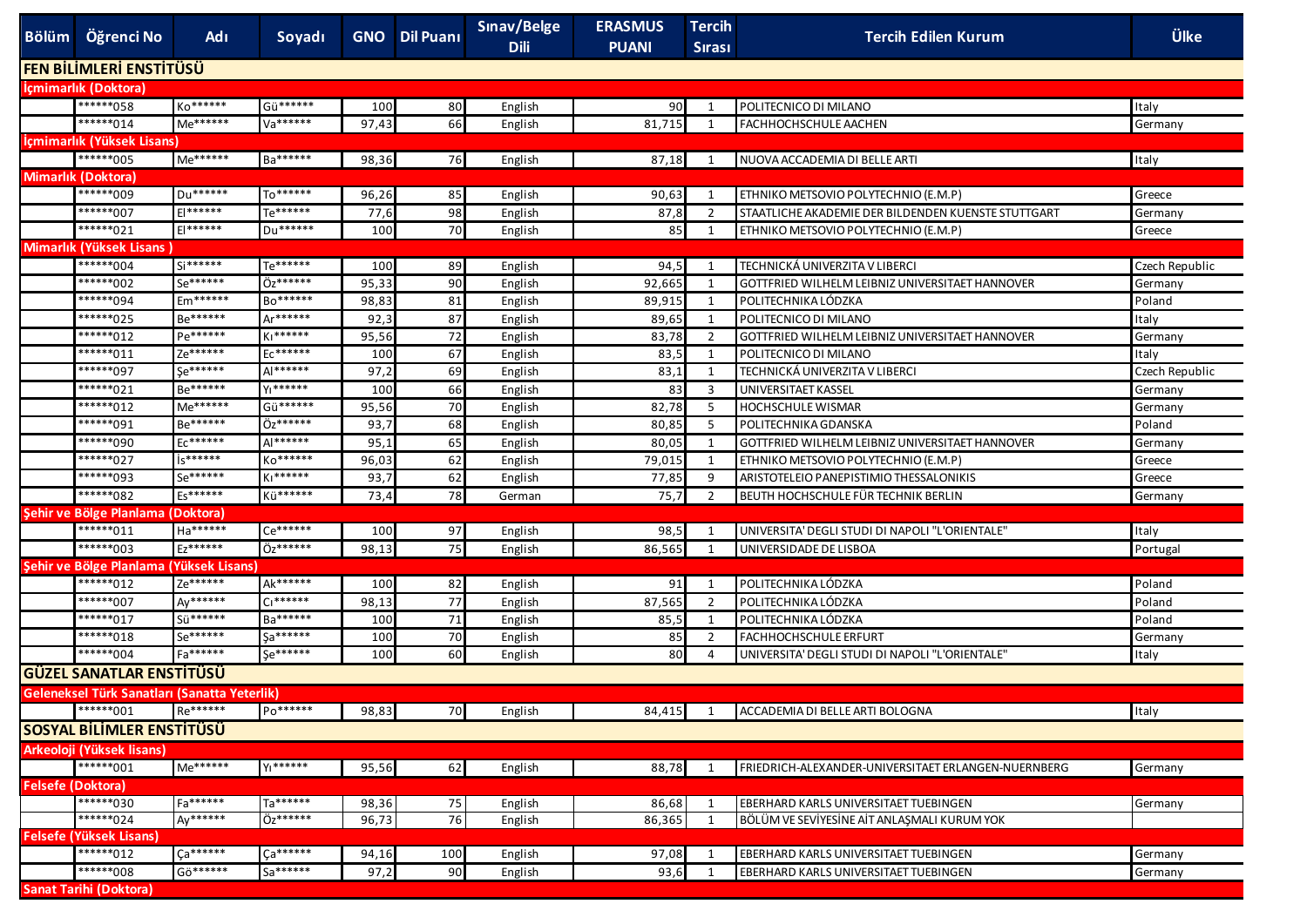|              | *******009      | <b>ISA******</b> | $C - * * * * * * *$ | 98,13 |     | English | ----<br>. . <i>.</i>                           | <b>ARISTOTELEIO</b><br>TIMIO THESSALONIKIS<br>J PANEPISTI' | Greece         |
|--------------|-----------------|------------------|---------------------|-------|-----|---------|------------------------------------------------|------------------------------------------------------------|----------------|
| <b>Sosvo</b> | . .<br>Doktora) |                  |                     |       |     |         |                                                |                                                            |                |
|              | *******009      | *******          | <b>AI******</b>     | 96,73 | 8U. | German  | 002C<br>$\sim$ $\sim$<br>00,30<br>. . <i>.</i> | UNIVERSITAET WIEN                                          | <b>Austria</b> |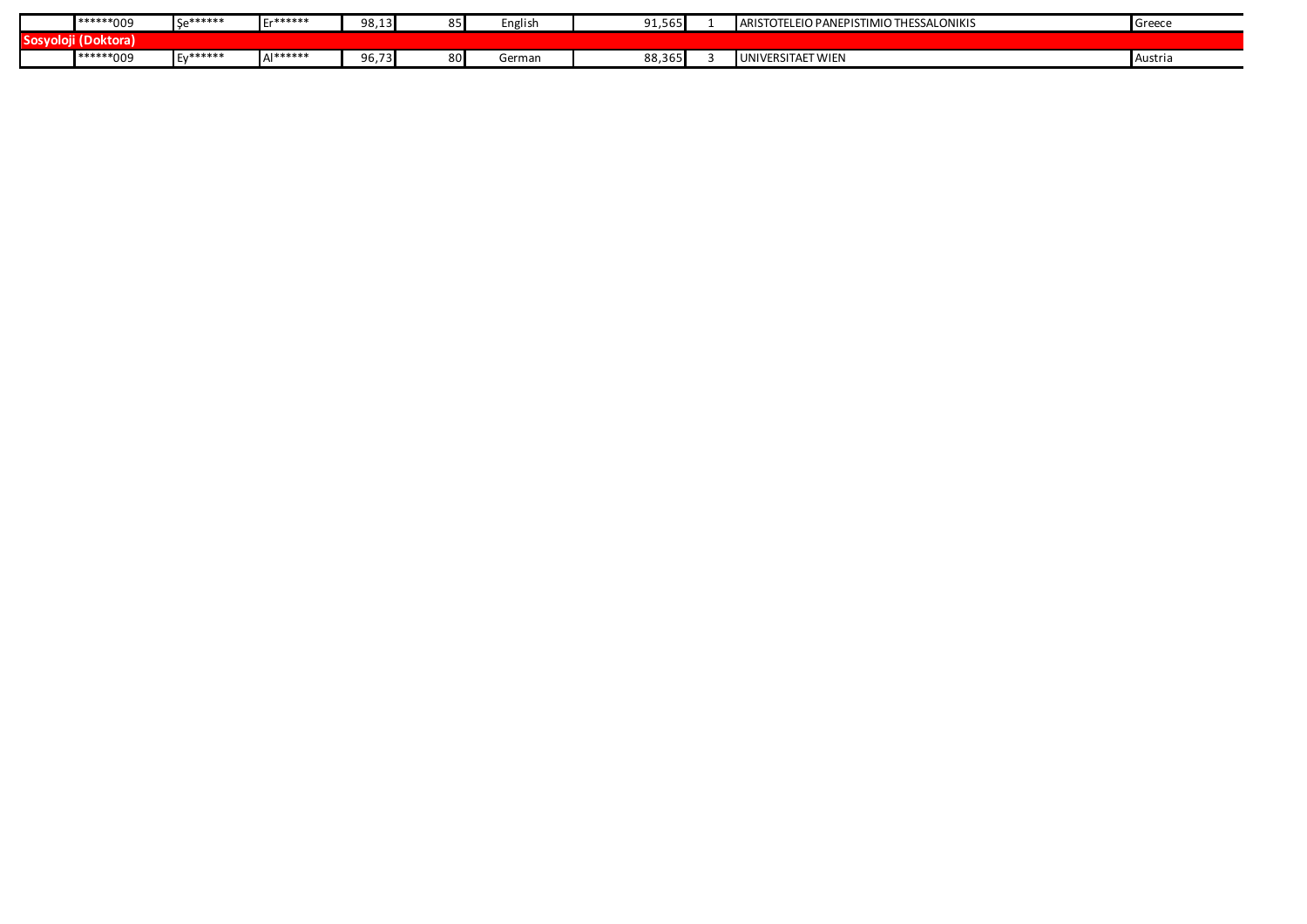| <b>Akademik Yıl</b><br>FEN BİLİMLERİ ENSTİTÜSÜ |                      |                           |                                | Bölüm/Program                                                     |                |          | <b>GNO Sinav Puani ERASMUS PUANI</b> | <b>Basvuru Durumu</b>                                                                                                                                                                                                                                                                                                                                                                                                              |
|------------------------------------------------|----------------------|---------------------------|--------------------------------|-------------------------------------------------------------------|----------------|----------|--------------------------------------|------------------------------------------------------------------------------------------------------------------------------------------------------------------------------------------------------------------------------------------------------------------------------------------------------------------------------------------------------------------------------------------------------------------------------------|
| 2019-2020                                      | *****030             | Öz*****                   | $S3***$                        | Mimarlık (Yüksek Lisans)                                          | 100            |          | 95.00                                | ASIL                                                                                                                                                                                                                                                                                                                                                                                                                               |
| 2019-2020<br>2019-2020                         | *****080<br>*****809 | <b>History</b><br>$H1***$ | De*****<br>Ca*****             | Mimarlık (Yüksek Lisans)<br>Mimarlık (Yüksek Lisans)              | 97,2<br>93,93  | 87<br>83 | 92,10<br>88,465                      |                                                                                                                                                                                                                                                                                                                                                                                                                                    |
| 2019-2020                                      | *****032             | $Di***$                   | Tü*****                        | Mimarlık (Yüksek Lisans)                                          | 98,36          | 85       | 81,68                                | ASİL                                                                                                                                                                                                                                                                                                                                                                                                                               |
| 2019-2020                                      | *****033             | $W***$                    | <i><b>General</b></i>          | Mimarlık (Yüksek Lisans)                                          | 95,5           |          |                                      | <b>YEDEK</b><br>Yedek öğrenciler, asil öğrencilerden birinin hakkından feragat etmesi veya sorumluluklarını zamanında yerine getirmemesi durumunda<br>asil öğrenci olmaya hak kazanırlar.<br>Yedek öğrencinin asil öğrenci olmaya hak kazanması durumunda, ilgili öğrenciler ULİK tarafından aynı gün içinde bilgilendirilir.<br>78,28 ULİK tarafından bilgilendirilene kadar tüm yedek öğrencilerin statüsü aynı kalır.           |
|                                                |                      |                           |                                |                                                                   |                |          |                                      | YEDEK<br>Yedek öğrenciler, asil öğrencilerden birinin hakkından feragat etmesi veya sorumluluklarını zamanında yerine getirmemesi durumunda<br>asil öğrenci olmaya hak kazanırlar.<br>Yedek öğrencinin asil öğrenci olmaya hak kazanması durumunda, ilgili öğrenciler ULİK tarafından aynı gün içinde bilgilendirilir.                                                                                                             |
| 2019-2020                                      | *****007             | <b>Be*****</b>            | Me*****                        | Mimarlık (Yüksek Lisans)                                          | 95.3           |          |                                      | 78,165 ULİK tarafından bilgilendirilene kadar tüm yedek öğrencilerin statüsü aynı kalır.<br><b>YEDEK</b><br>Yedek öğrenciler, asil öğrencilerden birinin hakkından feragat etmesi veya sorumluluklarını zamanında yerine getirmemesi durumunda                                                                                                                                                                                     |
| 2019-2020                                      | *****030             | Öz*****                   | $60*****$                      | Mimarlık (Yüksek Lisans)                                          | 96.7           |          | 76,865                               | asil öğrenci olmaya hak kazanırlar.<br>Yedek öğrencinin asil öğrenci olmaya hak kazanması durumunda, ilgili öğrenciler ULİK tarafından aynı gün içinde bilgilendirilir.<br>ULİK tarafından bilgilendirilene kadar tüm yedek öğrencilerin statüsü aynı kalır.                                                                                                                                                                       |
| 2019-2020                                      | *****815             | Fi*****                   | Gü*****                        | Mimarlık (Yüksek Lisans)                                          | 90,66          |          |                                      | fedek öğrenciler, asil öğrencilerden birinin hakkından feragat etmesi veya sorumluluklarını zamanında yerine getirmemesi durumunda<br>asil öğrenci olmaya hak kazanırlar.<br>fedek öğrencinin asil öğrenci olmaya hak kazanması durumunda, ilgili öğrenciler ULİK tarafından aynı gün içinde bilgilendirilir.<br>70,83 ULİK tarafından bilgilendirilene kadar tüm yedek öğrencilerin statüsü aynı kalır.                           |
| <b>FEN EDEBİYAT FAKÜLTESİ</b>                  |                      |                           |                                |                                                                   |                |          |                                      |                                                                                                                                                                                                                                                                                                                                                                                                                                    |
| 2019-2020<br>2019-2020                         | *****091<br>*****046 | ib*****<br>$E C***$       | Se*****<br><b>Ba*****</b>      | Sosyoloji<br>Sosyoloji                                            | 92,53<br>83,43 | 87       | 79,765<br>76,71                      | ASİL<br>۱si                                                                                                                                                                                                                                                                                                                                                                                                                        |
| 2019-2020                                      | *****044             | Ve*****                   | Se*****                        | Felsefe                                                           | 71,3           | 76       | 73,65                                | siı                                                                                                                                                                                                                                                                                                                                                                                                                                |
| 2019-2020<br>2019-2020                         | *****037<br>*****021 | On*****<br><b>Ra*****</b> | Ka*****<br>,,,,,,,             | Felsefe<br>statistik                                              | 77,36<br>79,2  | 66       | 71,68<br>70,61                       | κ'n<br><b>EDEK</b><br>redek öğrenciler, asil öğrencilerden birinin hakkından feragat etmesi veya sorumluluklarını zamanında yerine getirmemesi durumunda<br>asil öğrenci olmava hak kazanırlar.<br>fedek öğrencinin asil öğrenci olmaya hak kazanması durumunda, ilgili öğrenciler ULİK tarafından aynı gün içinde bilgilendirilir.<br>ULİK tarafından bilgilendirilene kadar tüm yedek öğrencilerin statüsü aynı kalır.           |
| 2019-2020                                      | *****046             | Gü*****                   | $a***$                         | Sosyoloji                                                         | 81.5           |          | 69,78                                | fedek öğrenciler, asil öğrencilerden birinin hakkından feragat etmesi veya sorumluluklarını zamanında yerine getirmemesi durumunda<br>asil öğrenci olmaya hak kazanırlar.<br>.<br>redek öğrencinin asil öğrenci olmaya hak kazanması durumunda, ilgili öğrenciler ULİK tarafından aynı gün içinde bilgilendirilir.<br>ULİK tarafından bilgilendirilene kadar tüm yedek öğrencilerin statüsü aynı kalır.                            |
|                                                |                      |                           |                                |                                                                   |                |          |                                      | <b>FDFK</b><br>.<br>Yedek öğrenciler, asil öğrencilerden birinin hakkından feragat etmesi veya sorumluluklarını zamanında yerine getirmemesi durumunda<br>asil öğrenci olmaya hak kazanırlar.<br>.<br>Yedek öğrencinin asil öğrenci olmaya hak kazanması durumunda, ilgili öğrenciler ULİK tarafından aynı gün içinde bilgilendirilir.                                                                                             |
| 2019-2020                                      | *****074             | <b>Bü*****</b>            | Em*****                        | Sanat Tarihi                                                      | 65.7           |          |                                      | 68,35 ULİK tarafından bilgilendirilene kadar tüm yedek öğrencilerin statüsü aynı kalır.<br>YEDEK<br>Yedek öğrenciler, asil öğrencilerden birinin hakkından feragat etmesi veya sorumluluklarını zamanında yerine getirmemesi durumunda<br>asil öğrenci olmaya hak kazanırlar.                                                                                                                                                      |
| 2019-2020                                      | *****008             | $5e***$                   | Kassess                        | Matematik                                                         | 72,7           |          |                                      | Yedek öğrencinin asil öğrenci olmaya hak kazanması durumunda, ilgili öğrenciler ULİK tarafından aynı gün içinde bilgilendirilir.<br>62,85 ULİK tarafından bilgilendirilene kadar tüm yedek öğrencilerin statüsü aynı kalır.<br><b>YEDEK</b>                                                                                                                                                                                        |
| 2019-2020                                      | *****011             | E                         | Av*****                        | statistik                                                         | 79,2           |          |                                      | Yedek öğrenciler, asil öğrencilerden birinin hakkından feragat etmesi veya sorumluluklarını zamanında yerine getirmemesi durumunda<br>asil öğrenci olmaya hak kazanırlar.<br>Yedek öğrencinin asil öğrenci olmaya hak kazanması durumunda, ilgili öğrenciler ULİK tarafından aynı gün içinde bilgilendirilir.<br>61,615 ULİK tarafından bilgilendirilene kadar tüm yedek öğrencilerin statüsü aynı kalır.                          |
| <b>GÜZEL SANATLAR ENSTITÜSÜ</b>                | *****005             | Ay*****                   | Ak*****                        |                                                                   |                | 60       |                                      |                                                                                                                                                                                                                                                                                                                                                                                                                                    |
| 2019-2020<br>2019-2020                         |                      | $P_1***$                  | $GP****$                       | Fotoğraf (Yüksek lisans)<br>Sahne Dek. V Kost. (Sanatta Yeterlik) | 99,53<br>98,36 |          | 79,765<br>77,18                      | <b>EDEK</b><br>fedek öğrenciler, asil öğrencilerden birinin hakkından feragat etmesi veya sorumluluklarını zamanında yerine getirmemesi durumunda<br>asil öğrenci olmaya hak kazanırlar.<br>fedek öğrencinin asil öğrenci olmaya hak kazanması durumunda, ilgili öğrenciler ULİK tarafından aynı gün içinde bilgilendirilir.<br>ULİK tarafından bilgilendirilene kadar tüm yedek öğrencilerin statüsü aynı kalır.                  |
| <b>GÜZEL SANATLAR FAKÜLTESİ</b>                |                      |                           |                                |                                                                   |                |          |                                      |                                                                                                                                                                                                                                                                                                                                                                                                                                    |
| 2019-2020<br>2019-2020                         | *****017<br>*****022 | $M\ddot{u}***$<br>Ay***** | Ba*****<br><b>Ba*****</b>      | Resim<br>Tekstil ve Moda Tasanmı                                  | 91,6<br>82,5   | 88<br>88 | 79,80 ASIL<br>75,2                   | siı                                                                                                                                                                                                                                                                                                                                                                                                                                |
| 2019-2020                                      | *****010             | Ra*****                   | Öz*****                        | Seramik ve Cam Tasarımı                                           | 68,03          | 78       | 73,015                               | κ'n                                                                                                                                                                                                                                                                                                                                                                                                                                |
| 2019-2020                                      | *****012             | $Du***$                   | $G\ddot{u}***$                 | Fotoğraf                                                          | 85,3           |          | 71,65                                | fedek öğrenciler, asil öğrencilerden birinin hakkından feragat etmesi veya sorumluluklarını zamanında yerine getirmemesi durumunda<br>asil öğrenci olmava hak kazanırlar.<br>fedek öğrencinin asil öğrenci olmaya hak kazanması durumunda, ilgili öğrenciler ULİK tarafından aynı gün içinde bilgilendirilir.<br>ULİK tarafından bilgilendirilene kadar tüm yedek öğrencilerin statüsü aynı kalır.                                 |
| 2019-2020                                      | *****022             | Ay*****                   | Ka*****                        | Tekstil ve Moda Tasanmı                                           | 76,66          |          |                                      | fedek öğrenciler, asil öğrencilerden birinin hakkından feragat etmesi veya sorumluluklarını zamanında yerine getirmemesi durumunda<br>asil öğrenci olmaya hak kazanırlar.<br>.<br>redek öğrencinin asil öğrenci olmaya hak kazanması durumunda, ilgili öğrenciler ULİK tarafından aynı gün içinde bilgilendirilir.<br>63,83 ULİK tarafından bilgilendirilene kadar tüm yedek öğrencilerin statüsü aynı kalır.                      |
| 2019-2020                                      | *****758             | $ze***$                   | De*****                        | Tekstil ve Moda Tasanmı                                           | 74.33          | 70       |                                      | <b>EDEK</b><br>Yedek öğrenciler, asil öğrencilerden birinin hakkından feragat etmesi veya sorumluluklarını zamanında yerine getirmemesi durumunda<br>asil öğrenci olmaya hak kazanırlar.<br>Yedek öğrencinin asil öğrenci olmaya hak kazanması durumunda, ilgili öğrenciler ULİK tarafından aynı gün içinde bilgilendirilir.<br>62,165 ULİK tarafından bilgilendirilene kadar tüm yedek öğrencilerin statüsü aynı kalır.           |
| <b>MİMARLIK FAKÜLTESİ</b><br>2019-2020         | *****059             | At*****                   | Sa*****                        | Sehir ve Bölge Planlama                                           | 93,7           | 80       | 86,85                                |                                                                                                                                                                                                                                                                                                                                                                                                                                    |
| 2019-2020                                      | ***** 116            | As*****                   | Je*****                        | Mimarlık                                                          | 83,9           | 88       | 85,99                                | sit                                                                                                                                                                                                                                                                                                                                                                                                                                |
| 2019-2020<br>2019-2020                         | *****078<br>*****112 | Da*****<br>Na*****        | Ki <sub>*****</sub><br>Wo***** | Mimarlık<br>Mimarlık                                              | 79,23<br>72.9  | 84       | 81,615<br>80,965                     | siı<br><b>EDEK</b><br>.<br>fedek öğrenciler, asil öğrencilerden birinin hakkından feragat etmesi veya sorumluluklarını zamanında yerine getirmemesi durumunda<br>asil öğrenci olmaya hak kazanırlar.<br>.<br>Yedek öğrencinin asil öğrenci olmaya hak kazanması durumunda, ilgili öğrenciler ULİK tarafından aynı gün içinde bilgilendirilir.<br>ULİK tarafından bilgilendirilene kadar tüm yedek öğrencilerin statüsü aynı kalır. |
| 2019-2020                                      | *****002             | Ün*****                   | $\Delta$  *****                | Mimarlık                                                          | 77,6           |          |                                      | <b>/EDEK</b><br>.<br>fedek öğrenciler, asil öğrencilerden birinin hakkından feragat etmesi veya sorumluluklarını zamanında yerine getirmemesi durumunda<br>asil öğrenci olmaya hak kazanırlar.<br>fedek öğrencinin asil öğrenci olmaya hak kazanması durumunda, ilgili öğrenciler ULİK tarafından aynı gün içinde bilgilendirilir.<br>80,80 ULİK tarafından bilgilendirilene kadar tüm yedek öğrencilerin statüsü aynı kalır.      |
|                                                | *****037             | Ha*****                   | Ak*****                        |                                                                   |                |          |                                      | YEDEK<br>Yedek öğrenciler, asil öğrencilerden birinin hakkından feragat etmesi veya sorumluluklarını zamanında yerine getirmemesi durumunda<br>asil öğrenci olmaya hak kazanırlar.<br>Yedek öğrencinin asil öğrenci olmaya hak kazanması durumunda, ilgili öğrenciler ULİK tarafından aynı gün içinde bilgilendirilir.                                                                                                             |
| 2019-2020                                      |                      |                           |                                | Sehir ve Bölge Planlama                                           | 85,06          |          |                                      | 79,03 ULİK tarafından bilgilendirilene kadar tüm yedek öğrencilerin statüsü aynı kalır.<br><b>YEDEK</b><br>Yedek öğrenciler, asil öğrencilerden birinin hakkından feragat etmesi veya sorumluluklarını zamanında yerine getirmemesi durumunda<br>asil öğrenci olmaya hak kazanırlar.<br>Yedek öğrencinin asil öğrenci olmaya hak kazanması durumunda, ilgili öğrenciler ULİK tarafından aynı gün içinde bilgilendirilir.           |
| 2019-2020                                      | *****003             | Sieeene                   | $K1***$                        | Endüstri Ürünleri Tasarımı                                        | 75,5           |          | 78.7                                 | ULİK tarafından bilgilendirilene kadar tüm yedek öğrencilerin statüsü aynı kalır.<br><b>FDEK</b><br>Yedek öğrenciler, asil öğrencilerden birinin hakkından feragat etmesi veya sorumluluklarını zamanında yerine getirmemesi durumunda<br>asil öğrenci olmaya hak kazanırlar.                                                                                                                                                      |
| 2019-2020                                      | *****123             | <b>Hü*****</b>            | $\Delta$  *****                | Mimarlık                                                          | 87,86          |          | 78,43                                | Yedek öğrencinin asil öğrenci olmaya hak kazanması durumunda, ilgili öğrenciler ULİK tarafından aynı gün içinde bilgilendirilir.<br>ULİK tarafından bilgilendirilene kadar tüm yedek öğrencilerin statüsü aynı kalır.<br>fedek öğrenciler, asil öğrencilerden birinin hakkından feragat etmesi veya sorumluluklarını zamanında yerine getirmemesi durumunda<br>asil öğrenci olmaya hak kazanırlar.                                 |
| 2019-2020                                      | *****075             | $S_{P}$ *****             | $a***$                         | Mimarlık                                                          | 62,7           |          | 78,10                                | fedek öğrencinin asil öğrenci olmaya hak kazanması durumunda, ilgili öğrenciler ULİK tarafından aynı gün içinde bilgilendirilir.<br>ULİK tarafından bilgilendirilene kadar tüm yedek öğrencilerin statüsü aynı kalır.<br><b>FDFK</b><br>fedek öğrenciler, asil öğrencilerden birinin hakkından feragat etmesi veya sorumluluklarını zamanında yerine getirmemesi durumunda                                                         |
| 2019-2020                                      | *****018             | Mu*****                   | Bu*****                        | ehir ve Bölge Planlama                                            | 94,63          |          | 77,31                                | asil öğrenci olmaya hak kazanırlar.<br>.<br>redek öğrencinin asil öğrenci olmaya hak kazanması durumunda, ilgili öğrenciler ULİK tarafından aynı gün içinde bilgilendirilir.<br>ULİK tarafından bilgilendirilene kadar tüm yedek öğrencilerin statüsü aynı kalır.<br><b>YEDEK</b>                                                                                                                                                  |
| 2019-2020                                      | *****3054            | 2,00000                   | 7388888                        | Mimarlık                                                          | 86.46          | 67       | 76.73                                | Yedek öğrenciler, asil öğrencilerden birinin hakkından feragat etmesi veya sorumluluklarını zamanında yerine getirmemesi durumunda<br>asil öğrenci olmaya hak kazanırlar.<br>Yedek öğrencinin asil öğrenci olmaya hak kazanması durumunda, ilgili öğrenciler ULİK tarafından aynı gün içinde bilgilendirilir.<br>ULİK tarafından bilgilendirilene kadar tüm yedek öğrencilerin statüsü aynı kalır.                                 |
|                                                |                      |                           |                                |                                                                   |                |          |                                      | YEDEK<br>Yedek öğrenciler, asil öğrencilerden birinin hakkından feragat etmesi veya sorumluluklarını zamanında yerine getirmemesi durumunda<br>asil öğrenci olmaya hak kazanırlar.<br>Yedek öğrencinin asil öğrenci olmaya hak kazanması durumunda, ilgili öğrenciler ULİK tarafından aynı gün içinde bilgilendirilir.                                                                                                             |
| 2019-2020                                      | *****069             | $n***$                    | Cu <sup>eeae</sup>             | ehir ve Bölge Planlama                                            | 92,06          |          |                                      | 76,53 ULİK tarafından bilgilendirilene kadar tüm yedek öğrencilerin statüsü aynı kalır.                                                                                                                                                                                                                                                                                                                                            |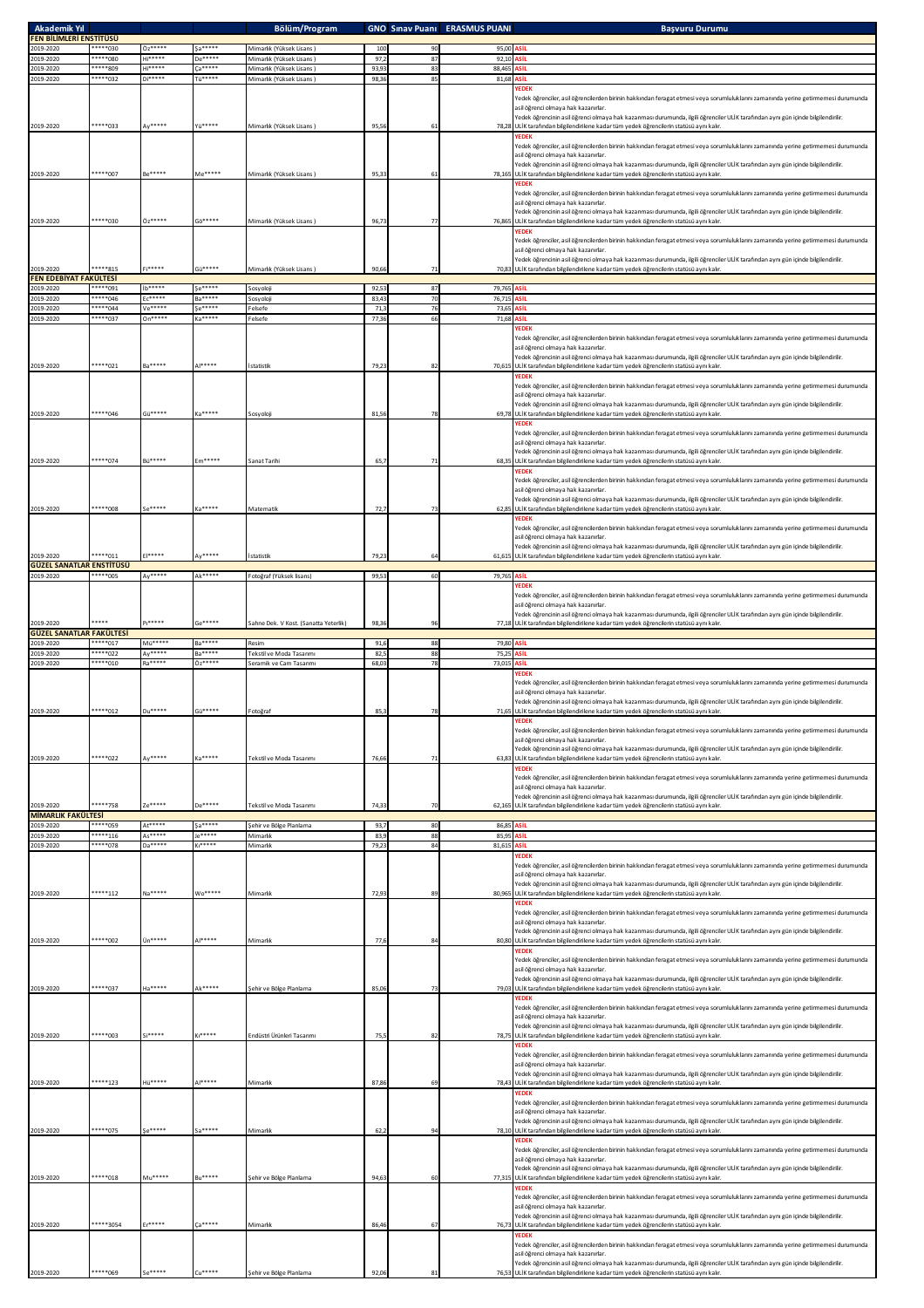|           |          |         |                     |                            |       |        | <b>YEDEK</b><br>Yedek öğrenciler, asil öğrencilerden birinin hakkından feragat etmesi veya sorumluluklarını zamanında yerine getirmemesi durumunda                                                                               |
|-----------|----------|---------|---------------------|----------------------------|-------|--------|----------------------------------------------------------------------------------------------------------------------------------------------------------------------------------------------------------------------------------|
|           |          |         |                     |                            |       |        | asil öğrenci olmaya hak kazanırlar.<br>Yedek öğrencinin asil öğrenci olmaya hak kazanması durumunda, ilgili öğrenciler ULİK tarafından aynı gün içinde bilgilendirilir.                                                          |
| 2019-2020 | *****024 | Av***** | 5                   | Mimarlık                   | 78.76 | 75.88  | ULİK tarafından bilgilendirilene kadar tüm yedek öğrencilerin statüsü aynı kalır.<br>YEDEK                                                                                                                                       |
|           |          |         |                     |                            |       |        | Yedek öğrenciler, asil öğrencilerden birinin hakkından feragat etmesi veya sorumluluklarını zamanında yerine getirmemesi durumunda<br>asil öğrenci olmaya hak kazanırlar.                                                        |
| 2019-2020 | *****026 | Me***** | $v_1$ *****         | Mimarlık                   | 88.56 | 75,78  | Yedek öğrencinin asil öğrenci olmaya hak kazanması durumunda, ilgili öğrenciler ULİK tarafından aynı gün içinde bilgilendirilir.<br>ULİK tarafından bilgilendirilene kadar tüm yedek öğrencilerin statüsü aynı kalır.            |
|           |          |         |                     |                            |       |        | <b>YEDEK</b>                                                                                                                                                                                                                     |
|           |          |         |                     |                            |       |        | Yedek öğrenciler, asil öğrencilerden birinin hakkından feragat etmesi veya sorumluluklarını zamanında yerine getirmemesi durumunda<br>asil öğrenci olmaya hak kazanırlar.                                                        |
| 2019-2020 | *****001 | Ek***** | Ba*****             | Mimarlık                   | 86.2  | 75.615 | Yedek öğrencinin asil öğrenci olmaya hak kazanması durumunda, ilgili öğrenciler ULİK tarafından aynı gün içinde bilgilendirilir.<br>ULİK tarafından bilgilendirilene kadar tüm yedek öğrencilerin statüsü aynı kalır.            |
|           |          |         |                     |                            |       |        | Yedek öğrenciler, asil öğrencilerden birinin hakkından feragat etmesi veya sorumluluklarını zamanında yerine getirmemesi durumunda                                                                                               |
|           |          |         |                     |                            |       |        | asil öğrenci olmaya hak kazanırlar.<br>Yedek öğrencinin asil öğrenci olmaya hak kazanması durumunda, ilgili öğrenciler ULİK tarafından aynı gün içinde bilgilendirilir.                                                          |
| 2019-2020 | *****037 | Ev***** |                     | Mimarlık                   | 79    | 75.50  | ULİK tarafından bilgilendirilene kadar tüm yedek öğrencilerin statüsü aynı kalır.                                                                                                                                                |
|           |          |         |                     |                            |       |        | Yedek öğrenciler, asil öğrencilerden birinin hakkından feragat etmesi veya sorumluluklarını zamanında yerine getirmemesi durumunda                                                                                               |
|           |          |         |                     |                            |       |        | asil öğrenci olmaya hak kazanırlar.<br>.<br>Yedek öğrencinin asil öğrenci olmaya hak kazanması durumunda, ilgili öğrenciler ULİK tarafından aynı gün içinde bilgilendirilir.                                                     |
| 2019-2020 | *****076 | ,,,,,,  | Ok*****             | Mimarlık                   | 84,8  | 75,41  | ULİK tarafından bilgilendirilene kadar tüm yedek öğrencilerin statüsü aynı kalır.<br><b>'EDEK</b>                                                                                                                                |
|           |          |         |                     |                            |       |        | Yedek öğrenciler, asil öğrencilerden birinin hakkından feragat etmesi veya sorumluluklarını zamanında yerine getirmemesi durumunda<br>asil öğrenci olmava hak kazanırlar.                                                        |
| 2019-2020 | ****019  | $4v***$ | 1                   | ndüstri Ürünleri Tasarımı  | 74.8  | 75.40  | .<br>Yedek öğrencinin asil öğrenci olmaya hak kazanması durumunda, ilgili öğrenciler ULİK tarafından aynı gün içinde bilgilendirilir.<br>ULİK tarafından bilgilendirilene kadar tüm yedek öğrencilerin statüsü aynı kalır.       |
|           |          |         |                     |                            |       |        | <b>YEDEK</b><br>Yedek öğrenciler, asil öğrencilerden birinin hakkından feragat etmesi veya sorumluluklarını zamanında yerine getirmemesi durumunda                                                                               |
|           |          |         |                     |                            |       |        | asil öğrenci olmaya hak kazanırlar.                                                                                                                                                                                              |
| 2019-2020 | *****043 | To***** | $K_0$ *****         | Mimarlık                   | 76.   |        | .<br>Yedek öğrencinin asil öğrenci olmaya hak kazanması durumunda, ilgili öğrenciler ULİK tarafından aynı gün içinde bilgilendirilir.<br>75,10 ULİK tarafından bilgilendirilene kadar tüm yedek öğrencilerin statüsü aynı kalır. |
|           |          |         |                     |                            |       |        | YEDEK<br>Yedek öğrenciler, asil öğrencilerden birinin hakkından feragat etmesi veya sorumluluklarını zamanında yerine getirmemesi durumunda                                                                                      |
|           |          |         |                     |                            |       |        | asil öğrenci olmaya hak kazanırlar.<br>Yedek öğrencinin asil öğrenci olmaya hak kazanması durumunda, ilgili öğrenciler ULİK tarafından aynı gün içinde bilgilendirilir.                                                          |
| 2019-2020 | *****104 | Ba***** | $a***$              | Mimarlık                   | 81.   |        | 74,40 ULİK tarafından bilgilendirilene kadar tüm yedek öğrencilerin statüsü aynı kalır.<br><b>YEDEK</b>                                                                                                                          |
|           |          |         |                     |                            |       |        | Yedek öğrenciler, asil öğrencilerden birinin hakkından feragat etmesi veya sorumluluklarını zamanında yerine getirmemesi durumunda<br>asil öğrenci olmaya hak kazanırlar.                                                        |
|           |          |         |                     |                            |       |        | Yedek öğrencinin asil öğrenci olmaya hak kazanması durumunda, ilgili öğrenciler ULİK tarafından aynı gün içinde bilgilendirilir.                                                                                                 |
| 2019-2020 | **** 006 | Na***** | Yı*****             | Mimarlık                   | 79,93 | 73.965 | ULİK tarafından bilgilendirilene kadar tüm yedek öğrencilerin statüsü aynı kalır.<br><b>YEDEK</b>                                                                                                                                |
|           |          |         |                     |                            |       |        | Yedek öğrenciler, asil öğrencilerden birinin hakkından feragat etmesi veya sorumluluklarını zamanında yerine getirmemesi durumunda<br>asil öğrenci olmaya hak kazanırlar.                                                        |
| 2019-2020 | *****005 | Me***** | Ta*****             | Mimarlık                   | 72,93 | 73,965 | Yedek öğrencinin asil öğrenci olmaya hak kazanması durumunda, ilgili öğrenciler ULİK tarafından aynı gün içinde bilgilendirilir.<br>ULİK tarafından bilgilendirilene kadar tüm yedek öğrencilerin statüsü aynı kalır.            |
|           |          |         |                     |                            |       |        | <b>YEDEK</b>                                                                                                                                                                                                                     |
|           |          |         |                     |                            |       |        | Yedek öğrenciler, asil öğrencilerden birinin hakkından feragat etmesi veya sorumluluklarını zamanında yerine getirmemesi durumunda<br>asil öğrenci olmaya hak kazanırlar.                                                        |
| 2019-2020 | *****012 | Ya***** | $E+***$             | çmimarlık                  | 81.33 | 73,66  | Yedek öğrencinin asil öğrenci olmaya hak kazanması durumunda, ilgili öğrenciler ULİK tarafından aynı gün içinde bilgilendirilir.<br>ULİK tarafından bilgilendirilene kadar tüm yedek öğrencilerin statüsü aynı kalır.            |
|           |          |         |                     |                            |       |        | <b>YEDEK</b><br>Yedek öğrenciler, asil öğrencilerden birinin hakkından feragat etmesi veya sorumluluklarını zamanında yerine getirmemesi durumunda                                                                               |
|           |          |         |                     |                            |       |        | asil öğrenci olmaya hak kazanırlar.<br>Yedek öğrencinin asil öğrenci olmaya hak kazanması durumunda, ilgili öğrenciler ULİK tarafından aynı gün içinde bilgilendirilir.                                                          |
| 2019-2020 | *****096 | Ra***** | 0                   | Mimarlık                   | 69.43 | 72,715 | ULİK tarafından bilgilendirilene kadar tüm yedek öğrencilerin statüsü aynı kalır.                                                                                                                                                |
|           |          |         |                     |                            |       |        | YEDEK<br>Yedek öğrenciler, asil öğrencilerden birinin hakkından feragat etmesi veya sorumluluklarını zamanında yerine getirmemesi durumunda                                                                                      |
|           |          |         |                     |                            |       |        | asil öğrenci olmaya hak kazanırlar.<br>Yedek öğrencinin asil öğrenci olmaya hak kazanması durumunda, ilgili öğrenciler ULİK tarafından aynı gün içinde bilgilendirilir.                                                          |
| 2019-2020 | *****018 | $Mi***$ | <b>Bo*****</b>      | Sehir ve Bölge Planlama    | 78,   | 72,15  | ULİK tarafından bilgilendirilene kadar tüm yedek öğrencilerin statüsü aynı kalır.<br><b>YEDEK</b>                                                                                                                                |
|           |          |         |                     |                            |       |        | Yedek öğrenciler, asil öğrencilerden birinin hakkından feragat etmesi veya sorumluluklarını zamanında yerine getirmemesi durumunda<br>asil öğrenci olmaya hak kazanırlar.                                                        |
| 2019-2020 | *****062 | Ra***** | ia*****             | Mimarlık                   | 76,43 | 71.71  | Yedek öğrencinin asil öğrenci olmaya hak kazanması durumunda, ilgili öğrenciler ULİK tarafından aynı gün içinde bilgilendirilir.<br>ULİK tarafından bilgilendirilene kadar tüm yedek öğrencilerin statüsü aynı kalır.            |
|           |          |         |                     |                            |       |        | <b>FDEK</b>                                                                                                                                                                                                                      |
|           |          |         |                     |                            |       |        | Yedek öğrenciler, asil öğrencilerden birinin hakkından feragat etmesi veya sorumluluklarını zamanında yerine getirmemesi durumunda<br>asil öğrenci olmaya hak kazanırlar.                                                        |
| 2019-2020 | *****018 | $Er***$ | Ka*****             | Mimarlık                   | 77,6  | 71,30  | edek öğrencinin asil öğrenci olmaya hak kazanması durumunda, ilgili öğrenciler ULİK tarafından aynı gün içinde bilgilendirilir.<br>ULİK tarafından bilgilendirilene kadar tüm yedek öğrencilerin statüsü aynı kalır.             |
|           |          |         |                     |                            |       |        | Yedek öğrenciler, asil öğrencilerden birinin hakkından feragat etmesi veya sorumluluklarını zamanında yerine getirmemesi durumunda                                                                                               |
|           |          |         |                     |                            |       |        | asil öğrenci olmaya hak kazanırlar.<br>Yedek öğrencinin asil öğrenci olmaya hak kazanması durumunda, ilgili öğrenciler ULİK tarafından aynı gün içinde bilgilendirilir.                                                          |
| 2019-2020 | *****004 | $Ca***$ | 0                   | ndüstri Ürünleri Tasarımı: | 75,26 | 70,63  | ULİK tarafından bilgilendirilene kadar tüm yedek öğrencilerin statüsü aynı kalır.                                                                                                                                                |
|           |          |         |                     |                            |       |        | Yedek öğrenciler, asil öğrencilerden birinin hakkından feragat etmesi veya sorumluluklarını zamanında yerine getirmemesi durumunda                                                                                               |
|           |          |         |                     |                            |       |        | asil öğrenci olmaya hak kazanırlar.<br>.<br>Yedek öğrencinin asil öğrenci olmaya hak kazanması durumunda, ilgili öğrenciler ULİK tarafından aynı gün içinde bilgilendirilir.                                                     |
| 2019-2020 | *****042 | $ze***$ | <b>Ba*****</b>      | ehir ve Bölge Planlama     | 89,96 | 69.98  | ULİK tarafından bilgilendirilene kadar tüm yedek öğrencilerin statüsü aynı kalır.<br><b>YEDEK</b>                                                                                                                                |
|           |          |         |                     |                            |       |        | Yedek öğrenciler, asil öğrencilerden birinin hakkından feragat etmesi veya sorumluluklarını zamanında yerine getirmemesi durumunda<br>asil öğrenci olmaya hak kazanırlar.                                                        |
|           | *****067 | Fa***** | $\frac{1}{2}$       | Mimarlık                   | 72.7  | 69,85  | Yedek öğrencinin asil öğrenci olmaya hak kazanması durumunda, ilgili öğrenciler ULİK tarafından aynı gün içinde bilgilendirilir.                                                                                                 |
| 2019-2020 |          |         |                     |                            |       |        | ULİK tarafından bilgilendirilene kadar tüm yedek öğrencilerin statüsü aynı kalır.<br>YEDEK                                                                                                                                       |
|           |          |         |                     |                            |       |        | Yedek öğrenciler, asil öğrencilerden birinin hakkından feragat etmesi veya sorumluluklarını zamanında yerine getirmemesi durumunda<br>asil öğrenci olmaya hak kazanırlar.                                                        |
| 2019-2020 | *****044 | معمعين  | ,,,,,,              | Mimarlık                   | 79,46 |        | .<br>Yedek öğrencinin asil öğrenci olmaya hak kazanması durumunda, ilgili öğrenciler ULİK tarafından aynı gün içinde bilgilendirilir.<br>69,73 ULİK tarafından bilgilendirilene kadar tüm yedek öğrencilerin statüsü aynı kalır. |
|           |          |         |                     |                            |       |        | YEDEK<br>.<br>Yedek öğrenciler, asil öğrencilerden birinin hakkından feragat etmesi veya sorumluluklarını zamanında yerine getirmemesi durumunda                                                                                 |
|           |          |         |                     |                            |       |        | asil öğrenci olmaya hak kazanırlar.<br>.<br>Yedek öğrencinin asil öğrenci olmaya hak kazanması durumunda, ilgili öğrenciler ULİK tarafından aynı gün içinde bilgilendirilir.                                                     |
| 2019-2020 | ****090  | $Ez***$ | Ho*****             | Mimarlık                   | 80,8  | 69.43  | ULİK tarafından bilgilendirilene kadar tüm yedek öğrencilerin statüsü aynı kalır.                                                                                                                                                |
|           |          |         |                     |                            |       |        | <b>YEDEK</b><br>Yedek öğrenciler, asil öğrencilerden birinin hakkından feragat etmesi veya sorumluluklarını zamanında yerine getirmemesi durumunda                                                                               |
|           |          |         |                     |                            |       |        | asil öğrenci olmaya hak kazanırlar.<br>Yedek öğrencinin asil öğrenci olmaya hak kazanması durumunda, ilgili öğrenciler ULİK tarafından aynı gün içinde bilgilendirilir.                                                          |
| 2019-2020 | *****081 | $Ez***$ | <b>illeaaaa</b>     | Mimarlık                   | 61,03 | 69,01  | ULİK tarafından bilgilendirilene kadar tüm yedek öğrencilerin statüsü aynı kalır.<br><b>YEDEK</b>                                                                                                                                |
|           |          |         |                     |                            |       |        | Yedek öğrenciler, asil öğrencilerden birinin hakkından feragat etmesi veya sorumluluklarını zamanında yerine getirmemesi durumunda<br>asil öğrenci olmaya hak kazanırlar.                                                        |
|           |          |         |                     |                            |       |        | Yedek öğrencinin asil öğrenci olmaya hak kazanması durumunda, ilgili öğrenciler ULİK tarafından aynı gün içinde bilgilendirilir.                                                                                                 |
| 2019-2020 | *****031 | Ye***** | Öz*****             | Sehir ve Bölge Planlama    | 85,76 | 68.38  | ULİK tarafından bilgilendirilene kadar tüm yedek öğrencilerin statüsü aynı kalır.<br><b>YEDEK</b>                                                                                                                                |
|           |          |         |                     |                            |       |        | Yedek öğrenciler, asil öğrencilerden birinin hakkından feragat etmesi veya sorumluluklarını zamanında yerine getirmemesi durumunda<br>asil öğrenci olmaya hak kazanırlar.                                                        |
| 2019-2020 | *****009 | Ek***** | Ak*****             | Mimarlık                   | 67    | 68.0   | Yedek öğrencinin asil öğrenci olmaya hak kazanması durumunda, ilgili öğrenciler ULİK tarafından aynı gün içinde bilgilendirilir.<br>ULİK tarafından bilgilendirilene kadar tüm yedek öğrencilerin statüsü aynı kalır.            |
|           |          |         |                     |                            |       |        | YEDEK<br>Yedek öğrenciler, asil öğrencilerden birinin hakkından feragat etmesi veya sorumluluklarını zamanında yerine getirmemesi durumunda                                                                                      |
|           |          |         |                     |                            |       |        | asil öğrenci olmaya hak kazanırlar.                                                                                                                                                                                              |
| 2019-2020 | *****090 | Gi***** | $a***$              | Mimarlık                   |       | 67,50  | Yedek öğrencinin asil öğrenci olmaya hak kazanması durumunda, ilgili öğrenciler ULİK tarafından aynı gün içinde bilgilendirilir.<br>ULİK tarafından bilgilendirilene kadar tüm yedek öğrencilerin statüsü aynı kalır.            |
|           |          |         |                     |                            |       |        | YEDEK<br>Yedek öğrenciler, asil öğrencilerden birinin hakkından feragat etmesi veya sorumluluklarını zamanında yerine getirmemesi durumunda                                                                                      |
|           |          |         |                     |                            |       |        | asil öğrenci olmaya hak kazanırlar.<br>.<br>Yedek öğrencinin asil öğrenci olmaya hak kazanması durumunda, ilgili öğrenciler ULİK tarafından aynı gün içinde bilgilendirilir.                                                     |
| 2019-2020 | *****034 | Og***** | $a***$              | Mimarlık                   | 75.96 | 65.98  | ULİK tarafından bilgilendirilene kadar tüm yedek öğrencilerin statüsü aynı kalır.<br>YEDEK                                                                                                                                       |
|           |          |         |                     |                            |       |        | Yedek öğrenciler, asil öğrencilerden birinin hakkından feragat etmesi veya sorumluluklarını zamanında yerine getirmemesi durumunda<br>asil öğrenci olmaya hak kazanırlar.                                                        |
|           | *****056 | $Em***$ | Ka <sup>nasas</sup> | Mimarlık                   | 61,96 | 64.98  | Yedek öğrencinin asil öğrenci olmaya hak kazanması durumunda, ilgili öğrenciler ULİK tarafından aynı gün içinde bilgilendirilir.<br>ULİK tarafından bilgilendirilene kadar tüm yedek öğrencilerin statüsü aynı kalır.            |
| 2019-2020 |          |         |                     |                            |       |        |                                                                                                                                                                                                                                  |